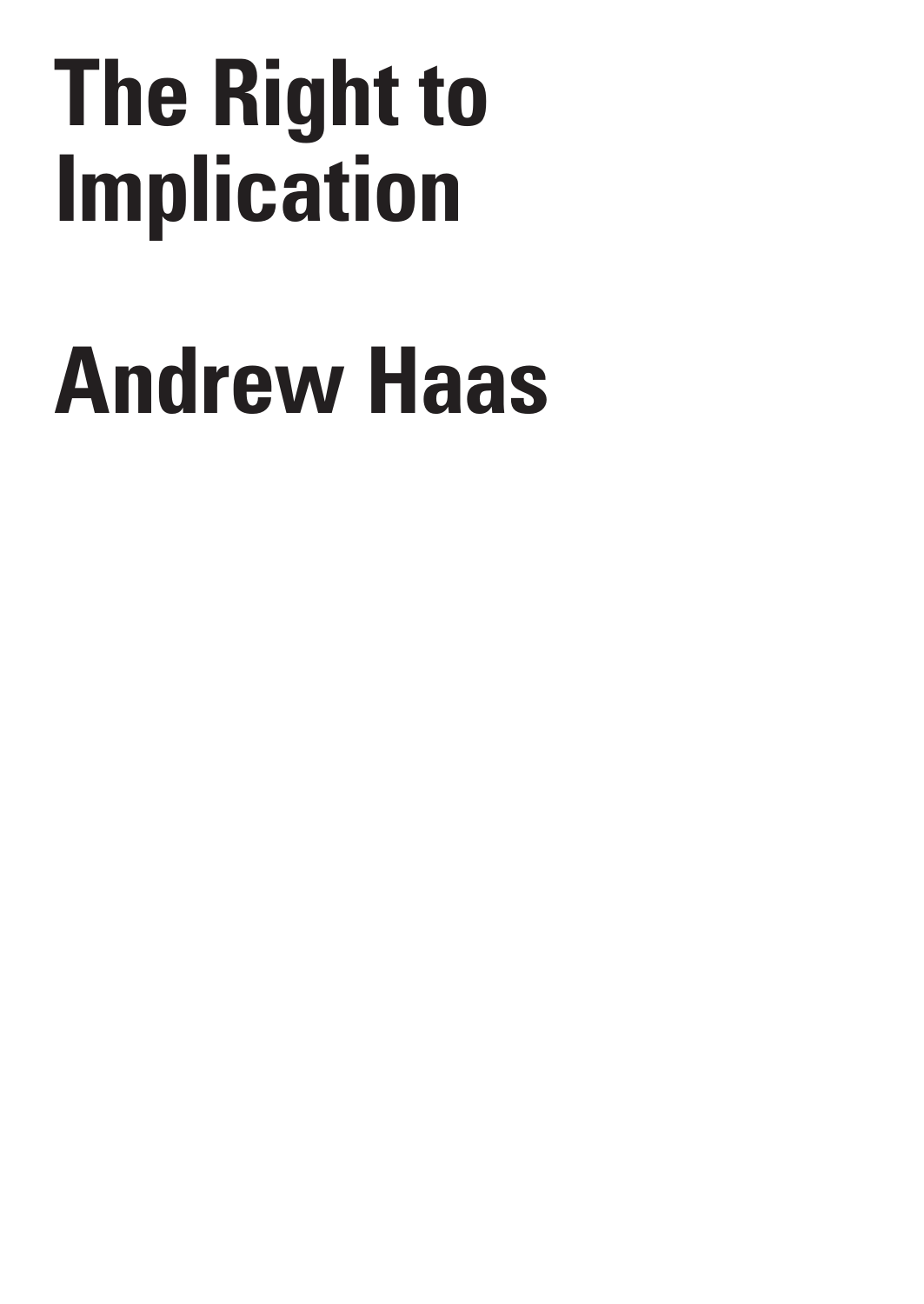**Abstract**: Hegel's *Philosophy of Right* demonstrates how the idea of right is not present, but implied in the world.Take a clue from language, from Aesop's Greek: the meaning of being is implication. And this way of being is how right is implied in the individual and family, friends and enemies, society and the state, and their rights—because it is implied in the world as a whole. If right's way of being, however, remains subject to the demand that language and logic conform to the philosophy of presence and/or absence, then the world is inverted: wrong is right—or rather, there is neither wrong nor right. But none of this is inevitable. The response? "*The hard, infinite struggle*" to do right by right as implied.

**Keywords**: being, Hegel, implication, right, wrong.

## αὐτοῦ γὰρ καὶ Ῥόδος καὶ πήδημα. 1

What is right? The question begs for an answer. And the history of the philosophy of right has obliged: right has been understood as might, will or power; or as an idea, the good or just, equal or fair; or it is rights, that is, the laws and norms which determine what may and should be done; or the process by means of which it may or should be determined; or as an ideal, whether possible or impossible, that which orients the history, development, emergence of rights, etc. Each answer claims to be true, seeks to make its argument the stronger, and all others the weaker.

But perhaps there is another way—rather than continuing this history of right—by returning to the question: What is right?

The question takes the predicative form: *What is x?* And it asks which predicate must be attached to the subject, "right." In this sense, it is like many other questions in the history of philosophy, and in the history of the philosophy of right, such as "*What is* the task of philosophy"?, or *What is* reason?, or *What is* thinking?<sup>2</sup>

The question of right then, implies the question of predication. Or, in order to address "right," it is first necessary to address the "is." In other words, the question of the meaning of the meaning of being is implied by the question of right—not just "the being of right," but "the being of the 'is'" which relates right to its predicate, whatever that may be. Thus, the philosophy of right implies the philosophy of being; or, politics—and ethics—and ontology imply one another.

In the Preface, at the very beginning of the *Philosophy of Right*—and the beginning is the end; or "advance is actually a *retreat* into the ground, to what is *original* and *true*, on which depends and, in fact from which

2 Hegel 2009, XIV, p. 15.

/ Volume 8

C R I S I S & C R I T I Q U E

Issue 2

<sup>1</sup> Aesop 1927, p. 26.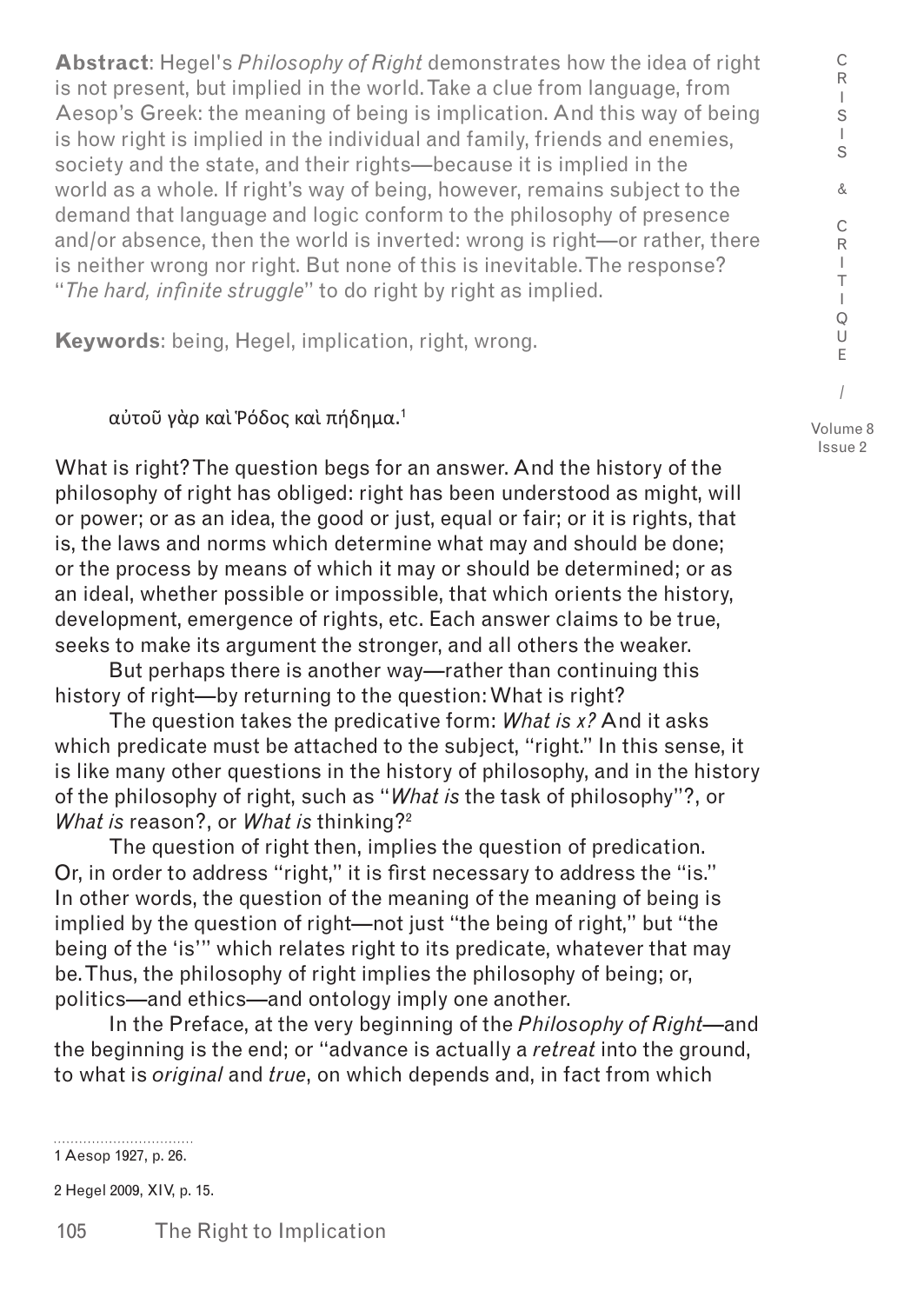originates, that with which the beginning is made"—Hegel makes this clear: what is at stake is being, that which relates right to its essence, subject to substance, and shows itself in language as the copula. ${}^{3}$ This is the pivot on which everything turns. For it is impossible to understand what is right without understanding what is; just as it is impossible to grasp the meaning of the originally Greek principle that "*What* is *rational*  is *actual; and what* is *actual* is *rational*"—whereby Plato "proved his greatness of spirit" in thinking right *qua* idea, albeit externally—without always also grasping the originally Greek principle of being.4

Hegel, therefore, provides an example, a proof by demonstration. For it is not enough to simply answer the question of *what* being is, in order to understand the meaning of right as what is rational and actual. Rather, the *Philosophy of Right* must also show *how* being is; it must demonstrate *how* being's way of being is implied in any comprehension of *what* it is—and so, for the determination of right, ethics and politics, and all the moments of its historical development (from the rights of persons, through the responsibilities of subjects, the slavery and freedom of individuals and groups, civil society and the state, war and peace, to the destruction and preservation of the world as a whole, where "a higher right holds"). $5$ 

This is why Hegel turns to the Greeks, to Greek thought and Greek language. For they understand that the *speaking* of being, which shows itself in the grammatical structure of the predicative sentence, is the clue to understanding the *thinking* of being—for "*layed-out, consequential grammar is the work of thought, which makes its categories known therein.*"6 And if the task of the *Philosophy of Right*—which is the task of philosophy itself—is to be exemplary; then it is to speak and think being, being right and the being of right, in a way that is philosophical.

Bragging will not do. Boasting will not do. Any philosopher worthy of the name—and Hegel, obviously, wants his name to be named—cannot simply put forth "an empty ideal," cannot actually propose a merely potential idea, or promise to speak the truth about a right-to-come in a language to come.<sup>7</sup> Or, as Twain puts it: "put up, or shut up."<sup>8</sup>

3 Hegel 1832, p. 43.

4 Hegel 2009, XIV, p. 14, emphasis added.

5 Hegel 1994, pp. 147-8. As Derrida notes—for Hegel the man: "He did not take a merely theoretical interest in the transmission, through instruction, of a philosophy whose rationality was supposed to culminate most universally and most powerfully in the concept of the State, with all the wrinkles, stakes, and convolutions of such a 'paradox.' Very quickly and very 'practically,' he found himself *implicated*, advancing or foundering, more or less speedily, in the techno-bureaucratic space of a highly determined State" (1990, pp. 184-5; emphasis added).

6 Hegel 1994, p. 166. Or, as Parmenides says: "for thinking and being are the same [τὸ γὰρ αὐτὸ νοεῖν ἐστίν τε καὶ εἶναι]" (Diels 1960, B3).

7 Hegel 2009, XIV, p. 14.

8 Twain 1917, p. 398.

I S & C R I T I Q U E / Volume 8 Issue 2

C R I S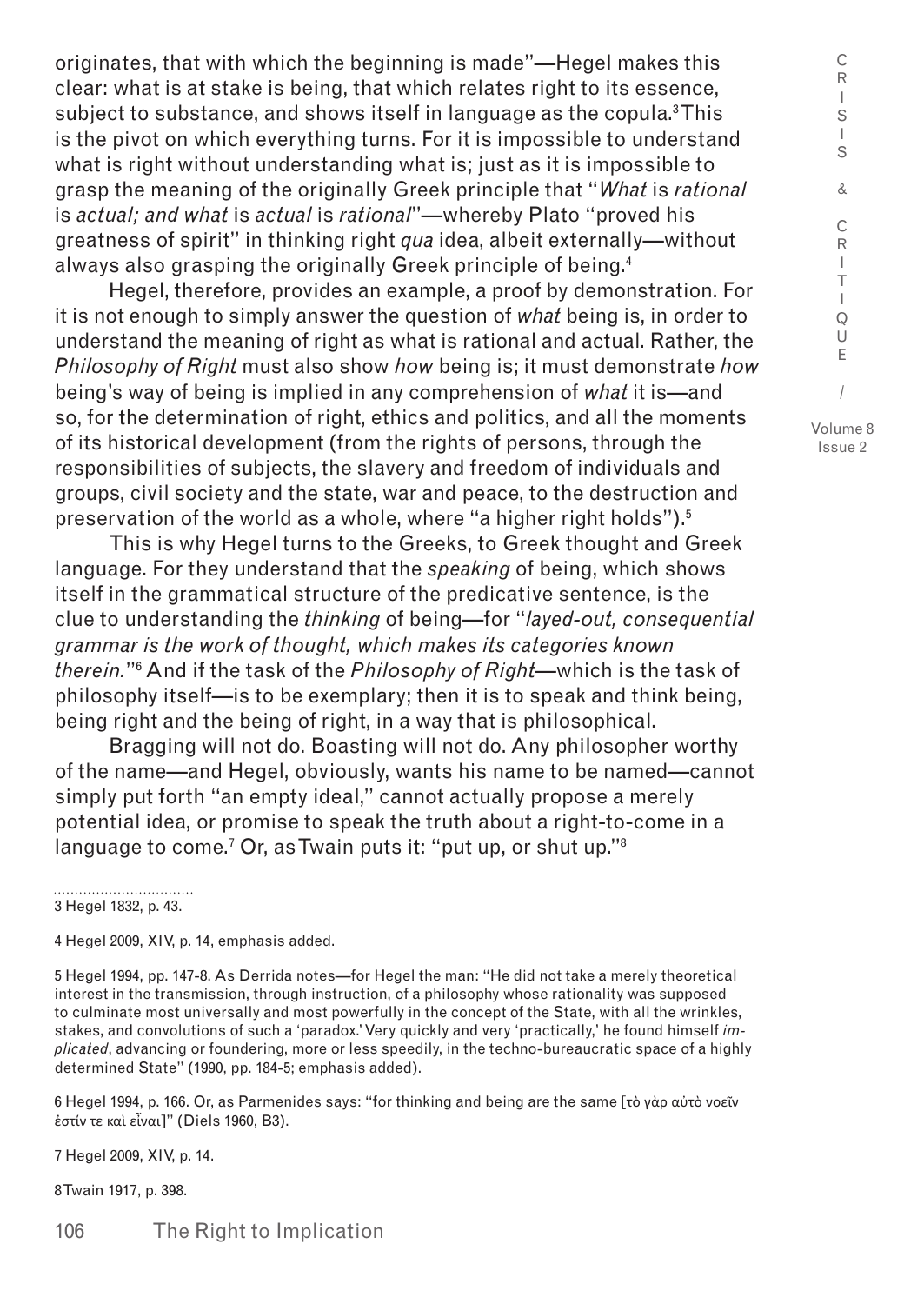This is why Hegel cites a line from Aesop's Ἀνὴρ κομπαστής, "The Braggart": Ἰδοὺ Ῥόδος, ἰδοὺ καὶ πήδημα (with Latin translation, "*Hic* Rhodus, *hic* saltus").9 Gibbs translates the fable:

There was a man who had been away on a journey and had then come back home. He strutted about town, talking loudly and at great length about the brave deeds he had accomplished in the various lands he had visited. In Rhodes, the man said, he had jumped such a long jump that no man alive could equal it, and he claimed that there were witnesses who could back up his story. A bystander then remarked, "All right! If you're telling the truth, here is your Rhodes: go on and jump!" The fable shows that talking is a waste of time when you can simply provide a demonstration.<sup>10</sup>

The translation is not "wrong"; it is "right"—but being "right," it fails, nevertheless, to maintain the Greek way of speaking and thinking. For the text does not read: "here is your Rhodes: go on and jump!" But rather: "here Rhodes, so jump here!" In other words, Aesop does not use "being." There is no "is" *here*—although this does not mean that it is *there*, somewhere else, or nowhere. He could have used "being," but he need not. For it is perfectly acceptable—even better—Greek to imply "being."11 And if the text implies "being," this is not simply a rhetorical flourish, or that which "French rhymesters call *une cheville,*" that is, a meaningless word inserted in order to rhyme, to supplement poetic meter, like a Pythagorean comma.<sup>12</sup> On the contrary, truth is at stake—or more precisely, the demonstration of what is true, ἀληθές, about words and deeds, about demonstration and truth, and about being and implication. Thus, the fable demonstrates how to speak about truth (by implication), how not to waste time (with braggadocio), how to demonstrate what is true (by implying), how to think and say being (*qua* implication), or how to imply that which can neither be simply said nor thought—for what is implied needs no witness, if what is said is true; or can have no witness, if it is neither here nor there, present nor absent.

If Hegel then, places implication at the very beginning of the *Philosophy of Right*, it is not simply to clarify an ontological truth, namely,

9 Hegel 2009, XIV, p. 15.

10 Gibbs 2002, pp. 209-10.

11 On implied being in Greek, see Kahn 2003, p. XIIn11. As Gardiner 1932, pp. 218-219, notes: "Whatever the facts as regards the Indo-European languages, I can aver with the utmost assurance that Old Egyptian dispensed with the copula…Throughout the whole of the Old and Middle Egyptian periods, sentences with a noun as predicative regularly dispensed with the copula. . . . Similar evidence could be produced from Hebrew and Arabic." Benveniste 1966, pp. 151-152, adds: "one could more quickly enumerate the inflected languages that do not have [implied being] (like the Western European languages of today) than those [Semitic, Finno-Ugric, Bantu, Sumerian, Egyptian, Caucasian, Altaic, Dravidian, Indonesian, Siberian, Amerindian, etc. languages] in which it appears."

12 Nabokov 2011, p. 566.

C R I S I S & C R I T I Q U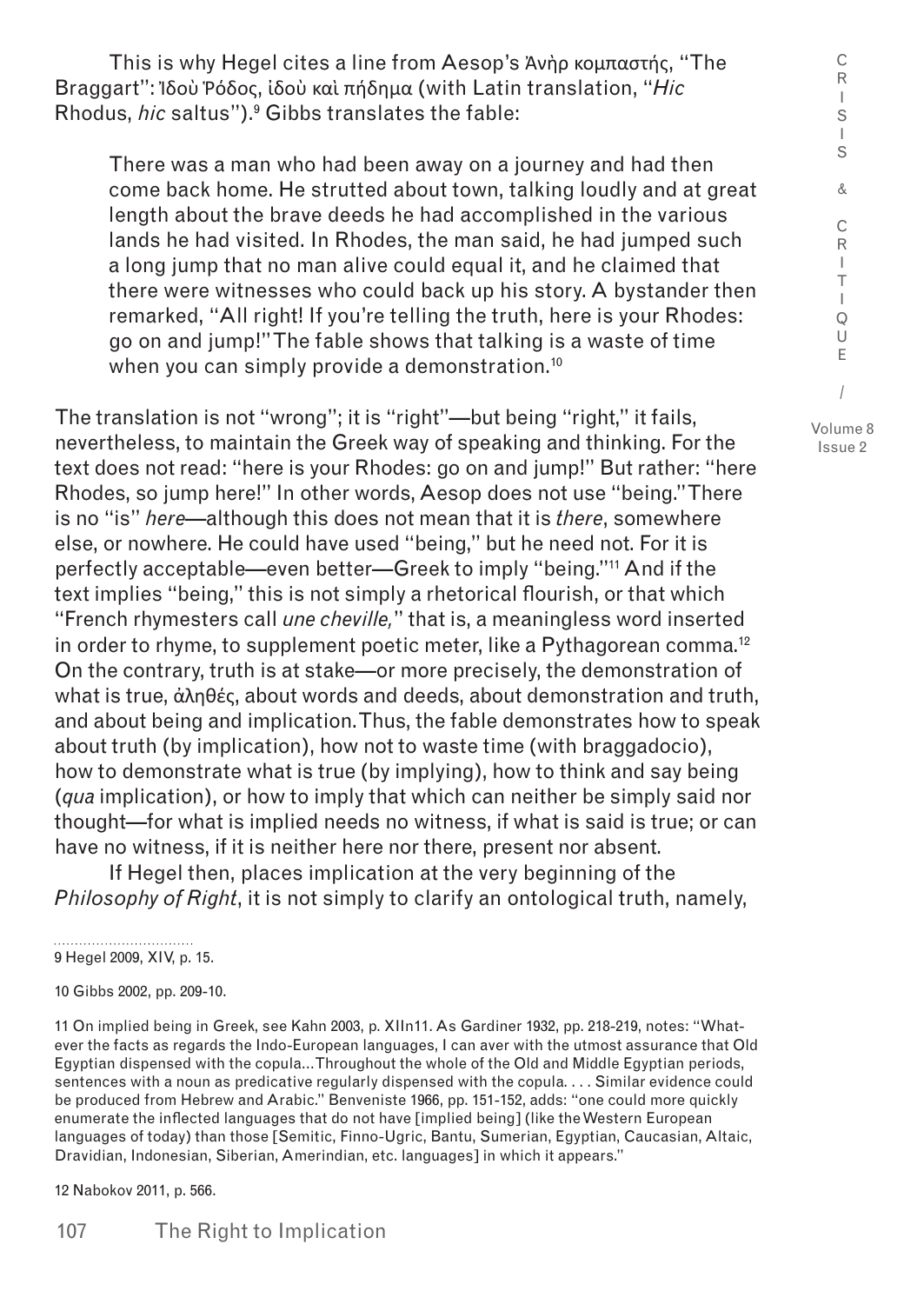that being is implied, which is how it can come to presence and go out into absence, whether in beings or not, and how it can be understood in the history of philosophy in terms of presence and/or absence; rather, it is to demonstrate how the being of being—*qua* implication, even speculative implication, or speculation *qua* implication—is implied by the being of right.13 In other words, the question that plagues the history of the philosophy of right from Plato to the present (How is right in the world?) cannot be answered by the participation, μέθεξις, μετάληψις, of the idea in things—which Aristotle claims is unexplained or inexplicable, and which Hegel argues spoils everything by resorting to a merely "particular *external* form of ethics"—but only by implication.14 And it is not simply that

13 Another example of implied being from the *Philosophy of Right* (Hegel 2009, p. 56): "*etwas* entweder *Sache* oder *Nicht-Sache [sei] (wie das* Entweder *unendlich,* Oder *endlich*)." Nisbet translates: "something is *either* a thing *or* not a thing (just as it must be *either* infinite *or* finite)." Here, the editors are "correct" to correct the text by adding "*sei*" in square-brackets because they understand that Hegel is neither saying nor thinking "being"—it is only implied. For, in truth (and this is the truth of being, which is revealed by the form of the "consequential grammar"—not by the matter of "intellectual property," which is immaterial for our concern with political ontology), the sentence reads: "something *either* a thing *or* not a thing (just as *either* infinite *or* finite)." For a consideration of implied being in the *Phenomenology's* speculative sentence, "*God is being*, the predicate [implied "is"] being [*Gott ist das Sein*, das Prädikat *das* Sein]," in which the example "leads one to believe that the usual subject-predicate relation obtains, as well as the usual attitude towards knowing…be we meant something other than we meant to mean" (Hegel 2009, IX, p. 44), see Haas 2021. As Hegel notes in the *Encyclopedia* (1986, p. 178): "a speculative content cannot, therefore, be expressed in a onesided proposition. If, for example, we say that 'the absolute is the unity of the subjective and the objective,' that is certainly correct; but it is still one-sided, in that it expresses only the *unity* and puts the emphasis on that, whereas in fact, of course, the subjective and the objective are not only identical, but also different." For the privileging of presence (over absence, presence/absence, and the event of presencing/absencing) as the meaning of being in the history of philosophy, see Heidegger 1977, *GA2*, p. 26; *GA6.2*, p. 403; *GA24*, p. 448.

14 Plato 1903, *Parm*, 151e6-8; Aristotle 1957, 987b10-14; Hegel 2009, XIV, p. 14. Insofar as the speculation of the *Phenomenology of Spirit* is the introduction to the *Science of Logic*, everything (speculative) in the *Phenomenology* comes out formally in the *Logic*—and in the entire system of science, including the *Philosophy of Right*. As Pinkard (2017, p. 241) notes: the *Logic* "rests on the unity of subject and object…demonstrated in the *Phenomenology."* Thus, it is perhaps unsurprising that, after Hegel's death, "the *Phenomenology* rapidly eclipsed the *Logic* as the central Hegelian text" (Pinkard 2017, p. 227). Redding (2018) concurs: Hegel's two stand-alone books (the *Phenomenology* and the *Logic*) are the basis for all the (speculative and non-speculative) thought in his lectures, handbooks (such as the *Encyclopedia* and the *Philosophy of Right*) and the posthumously published works (lecture notes and student summaries in texts such as the *Philosophy* of *Nature*, *Philosophy of Spirit, Philosophy of History*, *Aesthetics*, *Philosophy of Religion*, *History of Philosophy*). Indeed, "Hegel intended [the *Philosophy of Right*] to be read against the background of the developing conceptual determinations of the *Logic*" (Redding 2018). For the unity of universal and particular, which alone constitutes truth, is "speculative in nature," and its form is handled in the *Logic* (Hegel 1994, p. 87). The beginning of the *Philosophy of Right*, for example, "corresponds to analogous starting places of the *Phenomenology* and the *Logic"* (Redding 2018). For "although the actual details of Hegel's mapping of the categorical structures of the *Logic* onto the *Philosophy of Right* are far from clear, the general motivation is apparent*"* (Redding 2018). The connection between the *Phenomenology* and the *Philosophy of Right* is obvious: "We have already seen the relevance of historical issues for Hegel in the context of the *Phenomenology of Spirit*, such that a series of different forms of objective spirit can be grasped in terms of the degree to which they enable the development of a universalizable self-consciousness capable of rationality and freedom" (Redding 2018). Thus, the *Philosophy of Right* is grounded on the *Logic* which originally shows itself in the *Phenomenology*, and the speculative way of speaking and thinking of the *Phenomenology* points to how to speak and think speculatively with regards to logic and right—indeed, throughout the entire system of science.

I S  $\mathbf{I}$ S & C R I T I Q U E / Volume 8

C R

Issue 2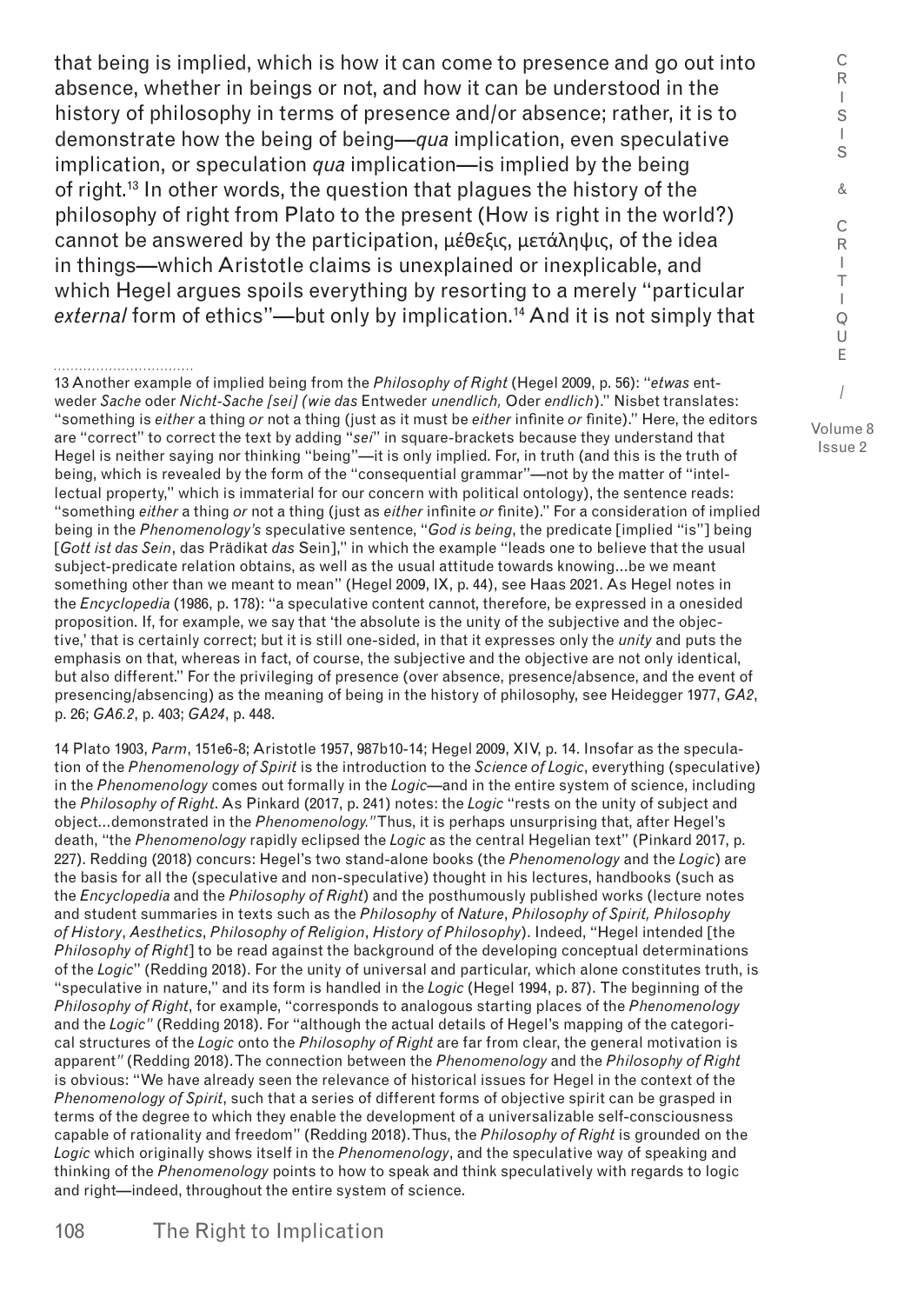right is not a right, but that right—insofar as it "is"—is neither present in rights (and right words and deeds) nor absent therefrom; on the contrary, it is implied thereby; and rights—insofar as they "are"—imply right. Nevertheless, with this understanding of *what* right is (an implication) because of *how* it is (implied), and although it would be easy enough to multiply the examples; it is still necessary to demonstrate both how to think a "still unthought [*noch ungedacht*]" right as implied in each moment of the *Philosophy of Right* (perhaps even in the entire Hegelian corpus, and in the history of philosophy as a whole)—and how to speak and write a "still" unspoken and unwritten right to imply and to implication.<sup>15</sup>

First, the rights of individual persons are neither simply present in the world, nor absent therefrom; they are implied thereby. But initially, the subject—assuming it is a free and independent will, present to itself, over and against "an external, immediately *present* world"—seeks to realize its particular ends by exercising its right to exercise the freedom of its mind and body, working on its works and work, that which it is and has, its property to be used or alienated.<sup>16</sup> And each subject claims that its potentially real will is justified by the *presence* of an actually ideal will, "infinite, universal and free."<sup>17</sup> In truth, however, will demonstrates implication: my right need not, and cannot, be limited to the present, *Gegenwart*, or to my presence or absence in space and time, or to my knowledge or volition—for putting my will out in the world in a work (whether a thing or thought, word or deed, honorable or dishonorable, right or not), I show that it continues to be mine, insofar as I am implied therein, even if I am neither here nor there nor somewhere else. And it is language, coming to presence *qua* sign, *Zeichen*, of authorship and possession (whether my signature or name, named or not, or some other signifier)—and every sign has "more or less" this structure which reveals that the referent (as well as both the sense and meaning) is neither present nor absent, but implied in signification (which explains how possession is possible when I am not there, and how I can have rights to what I do not now have here).<sup>18</sup> As Hegel's student

16 Hegel 2009, pp. 55, 61; emphasis added.

17 Hegel 2009, p. 55.

................................

18 Hegel 1974, p. 211; 1986, p. 127.

I S I S & C R I T I Q U E / Volume 8 Issue 2

C R

<sup>15</sup> Hegel 2009, XIV, p. 281. Indeed, if the unthought is not simply to be translated or transformed into the thought, to be thought as unthought, but to remain unthought, then the task of thinking is to not just think. Rather, thought would have to allow the unthought to be unthought. And insofar as there is an unthought to every thought—even to the thought of the unthought—Hegel's philosophy of right *qua* philosophy of the world, and of world-history, cannot be finished; on the contrary, thinking, philosophy, right and the world and history, remain open to the unthought. This is why, at the close of his lectures on the history of philosophy, Hegel (*W20*, p. 461) insists that, if history comes to a close; then the closure is only "for now [*für jetzt*]," only temporarily—and our stand-point of the end of history (like at the end of the series of spiritual portraits at the end of the *Phenomenology*), is "closed [*geschlossen*]" only at the "present time [*jetzigen Zeit*]."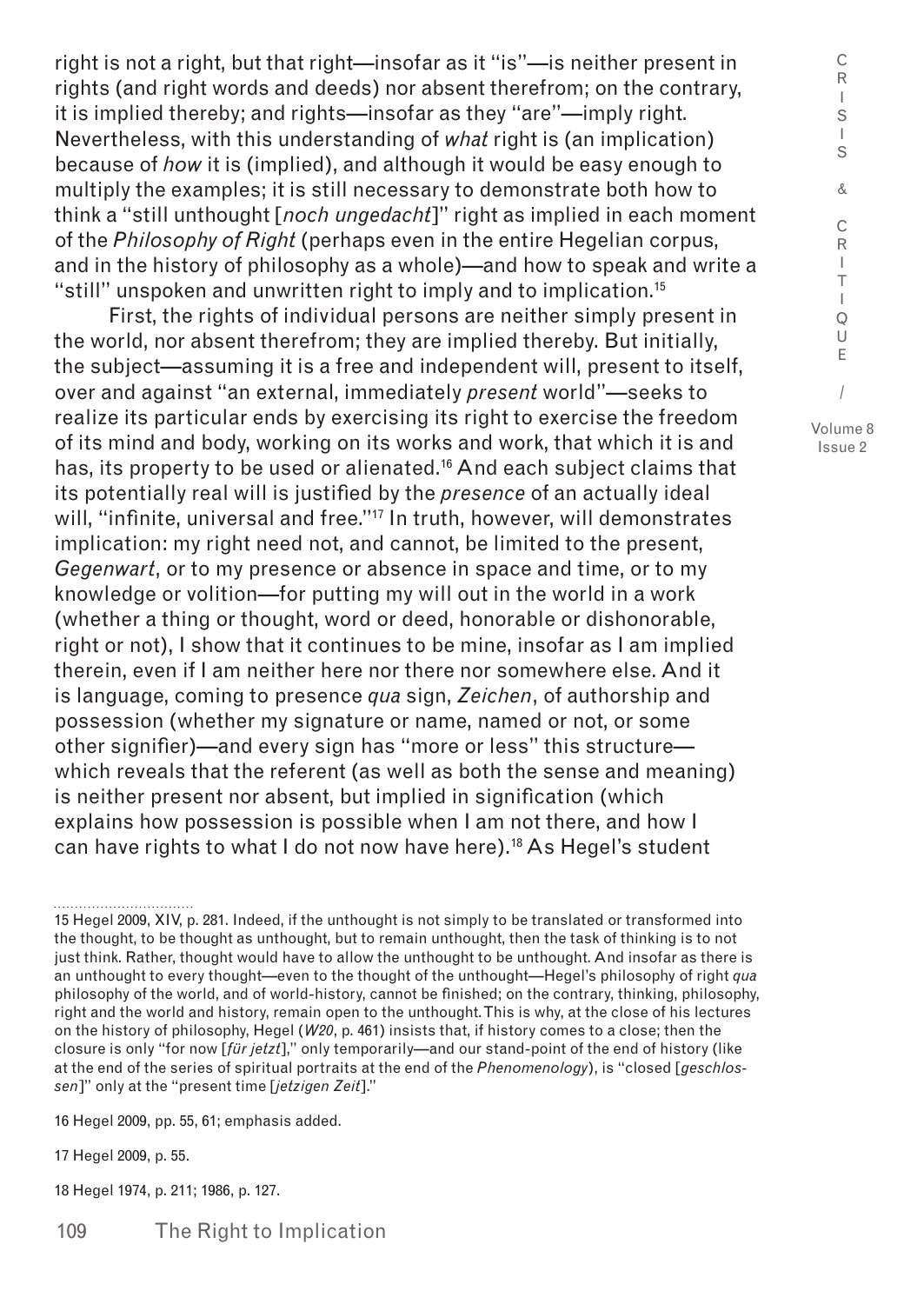notes: although taking possession is continuous (incomplete aspect, *die Fortdauer*), "external objects extend further than I can grasp"; but grasping, having present-to-hand, is unnecessary, if not impossible—for "the relation to such an object *implies* other relations," and relating to property is a way of implying.19 And not just my relation to things—my relation to others (meditated by contract, will-to-will, freedom-tofreedom, promise-to-promise, mutual recognition of property, of other self-conscious possessors of minds and bodies), implies their relation to me, which implies the common will-of-the-community and the state and the universal will-of-the-world, which is the "proper and true ground" of all implied relations.<sup>20</sup> So, if contract is open to violation via lying, deception, domination, exploitation, violence, crime; then it is not only because individuals confuse particular rights and reasons for universals, privileging contingent-subjective interests over the objectively valid interests of all—but primarily because they forget to consider how their deeds have implications for others, because they refuse to supersede themselves in light of the world as a whole. And this is not just in public: privately, in conscience, in self-presence, in the "silent" majority of the self-determination of the subject, the identification of identity, the inner workings of self-on-self through which the will subordinates itself to law and constitutes its autonomy (as opposed to heteronomy, instinct, madness, slavery)—here too, the world as a whole is implied, which is why freedom shows itself to be "the universal actual principle of a new form of the world"; and why the good is not simply a Kantian form of duty, but "the absolute end of the world," insofar as the world's end is implied in ours.<sup>21</sup> So, Hegel's student warns: "Pedagogical experiments which remove people from the ordinary life of the present and bring them up in the country (Rousseau's *Emile*) have been futile, because one cannot successfully isolate people from the laws of the world. Even if young people have to be educated in solitude, no one should imagine that the breath of the spiritual-world will not eventually find its way into this solitude and that the power of the world-spirit is too weak for it to gain control of such remote regions."<sup>22</sup> Thus, will implies world and world is implied in will—for the right of the will is "the right of the world" because the absolute right of the idea and the "idea of the good" are implied in the real "right of the subjective will"—or, put speculatively: will world; the right of the will, the right of the world; absolute ideal subjectively real.<sup>23</sup>

19 Hegel 1974, pp. 204-5, 212; 2009, XIV, p. 77, emphasis added.

22 Hegel 1986, VII, p. 304.

23 Hegel 2009, XIV, p. 48.

<sup>20</sup> Hegel 1986, VII, p. 159; 2009, XIV, p. 85.

<sup>21</sup> Hegel 2009, XIV, pp. 110, 114.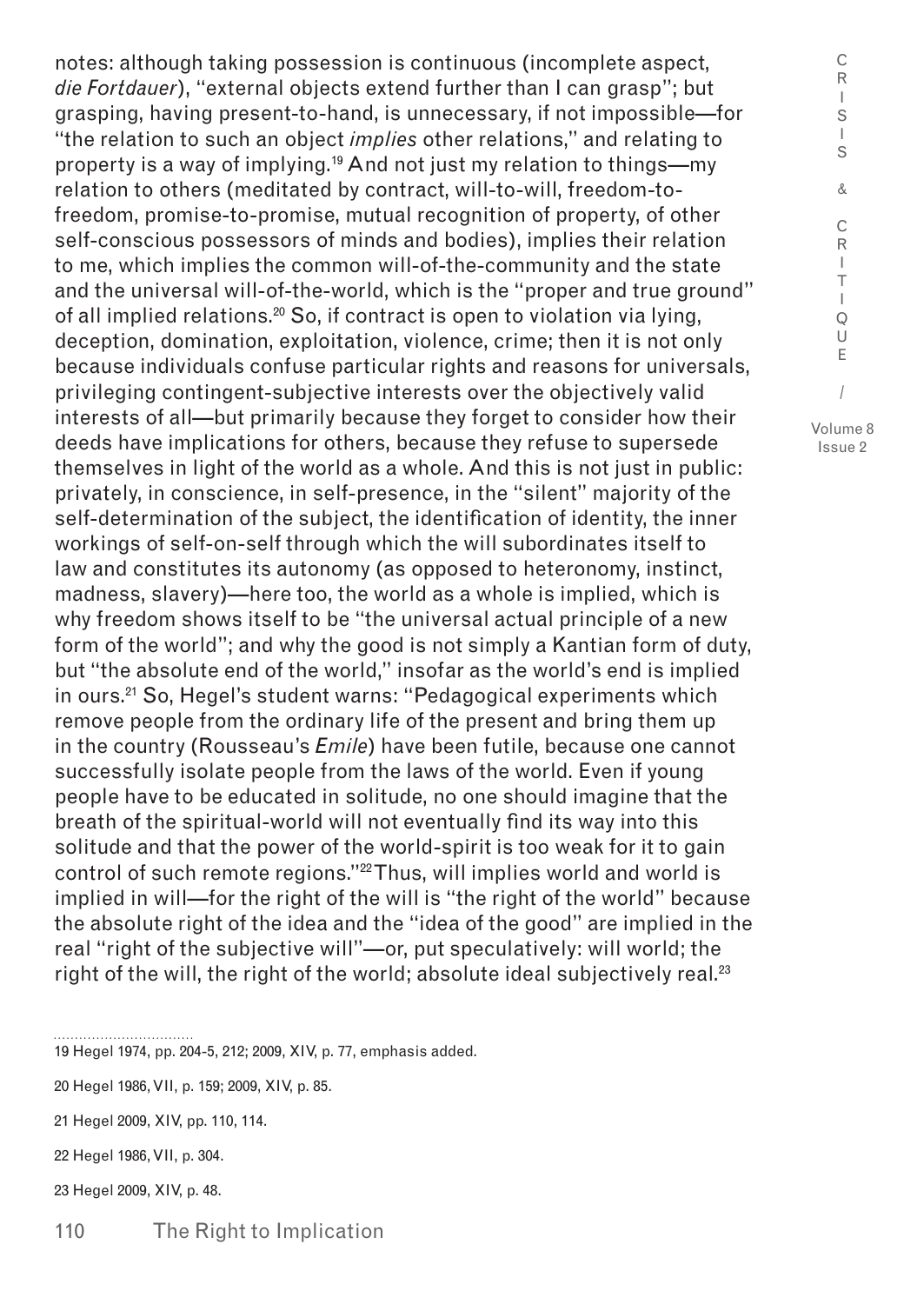Second, personal rights are never just personal. My right is never simply mine. I am not an isolated individual, and *solus ipse* is an impoverished, unmediated abstraction; rather, I am a member *of* a family and *of* the "family of Man," that is, always already *of* the world.<sup>24</sup> However, the "of" here, whether *genitivus subjectivus* or *objectivus*, does not mean possession, but implication, implied membership—for again, "a higher right holds." In other words, coming-to-presence in a family unit, each member is never truly a one-sided independent person—which is a superficial and false consciousness, a myth and strategy; on the contrary, for Hegel, each belongs to a natural species and a spiritual unity. This is why, for example, "being in love"—as a way of *being* (becoming what one is through co-belonging to a co-constitutive relation), not *having* (and so, not money or power, connections or convenience, or any other sort of coercive arrangement)—is the actualization of a couple's freedom; and why "being a family" is a matter of *being* in the world (and so, sharing resources), not *having* private property. And why (another example) children demonstrate how parents are implied, both in the reproduction of the species and in upbringing, formation, education; especially to the knowledge of their implied relation to the world as a whole, to the implications of their words and deeds, to how the freedom of one implies the freedom of all. Or, to put it speculatively: my parents me and I them; just as, I other and other me—for the higher right that holds is not to *have* freedom, but to *be* free, especially if freedom and its being are, thereby, just implied. In other words, the being of the human being is implied which implies the right to be free, to be in love, to be a partner, a parent or child, to be together or apart, and so, "to become free personalities" and develop a worldly character in the world as a whole.<sup>25</sup> Thus, children and parents, partner and partner, friend and friend, enemy and enemy, imply one another, which is how they can be in or out of each other's lives (so that even in death, the other continues to be implied in life as inherited, not as present or a presence, but as an historical echo or suspended implication); and there is no family which does not imply other families, whether friendly or not, no group without members or members without a group, and without community, society, and the world to which they belong, and from whence they come—for, thought speculatively, not only child parent, but family families, the familial the social the worldly, and implication is how the right of each the right of all.

Third, the right of civil rights of citizens is neither simply present in society, nor absent therefrom, but implied thereby. Indeed, for Hegel, the social is "the expansion of the family" in which each "individual becomes *a son of civil society*," no longer simply a family member with familial

24 Hegel 2009, XIV, p. 15.

25 Hegel 2009, XIV, pp. 144, 155, 175.

R I S I S & C R I T I Q U E / Volume 8 Issue 2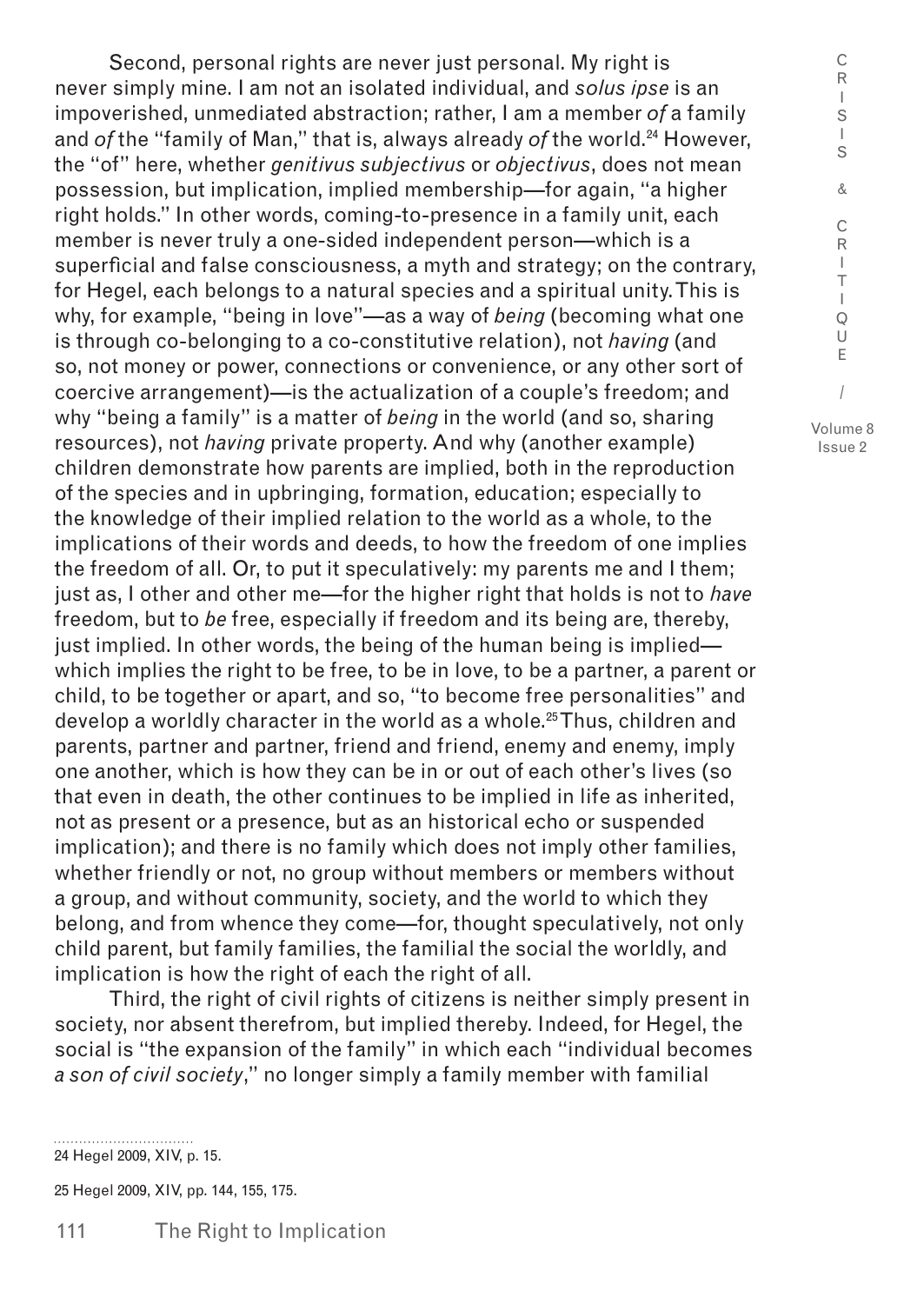rights. Rather, right is institutionalized (in law and courts, police and corporations) because institutions are implied by civil society, without which society cannot be civil. In this way, what right implies, and how it can be implied in rights, expands again (an expansion of an expansion, or negation of negation, which will be repeated with the state and, ultimately, with the world as a whole). $26$  Here, the right of any citizen to seek fulfillment of need and desire implies the right of everyone to do so—or, "equality" of right and rights is implied by each and all. $27$  And if work is the way in which citizens pursue such satisfactions, it is perhaps unsurprising that they imply one another; just as society as a whole (with its systematic differentiation of skills, division of labor into groups, whether country-city, agriculture-industry, *Handwerk*-manufacturing, commerce-banking, or art-religion-philosophy) is implied by the pursuit of the satisfaction of each. But then, insofar as it is society's right to require children to leave their parents in order to take up the role and responsibility of parents themselves, it continues to be implied in the health and wealth, liberty and life, of every citizen—for productiondistribution-exchange-consumption imply one another in a system of "dependence and reciprocity" in which each is implied in the response (or not) to the needs and desires of all. $^{28}$  In this sense, each of us implies the "possibility of sharing" (or the refusal to do so) of the resources of the world, of the air we breathe and the water we drink—and in their equal or unequal, just or unjust, distribution.29 Then, if the social is to be really right, it is because ideal right is implied thereby, that is, in the very structure and function of society, in its norms and liberties, public administration and protection (that is, the security of citizens against violence or infringement of person and property, the exercise of arbitrary power and all other forms of harm). And this is only possible because positive law—which comes to presence as right and valid, and known as such for particular cases—implies absolute law, that is, justice "as *universally valid*."30 Thus, "the business *of one*"—being "simultaneously for *all*"—implies the "common interest"; for civil society is implied in how citizens are, and citizens imply how society must be.<sup>31</sup>

Fourth, individuals recognize that the "true *ground*" of right lies neither in themselves nor in their families, neither in their friends nor in their enemies, neither in their (rural or urban) communities nor in

26 Hegel 2009, XIV, pp. 158, 192.

- 27 Hegel 2009, XIV, p. 167.
- 28 Hegel 2009, XIV, p. 169.
- 29 Hegel 2009, XIV, p. 169.
- 30 Hegel 2009, XIV, p. 175.
- 31 Hegel 2009, XIV, p. 141.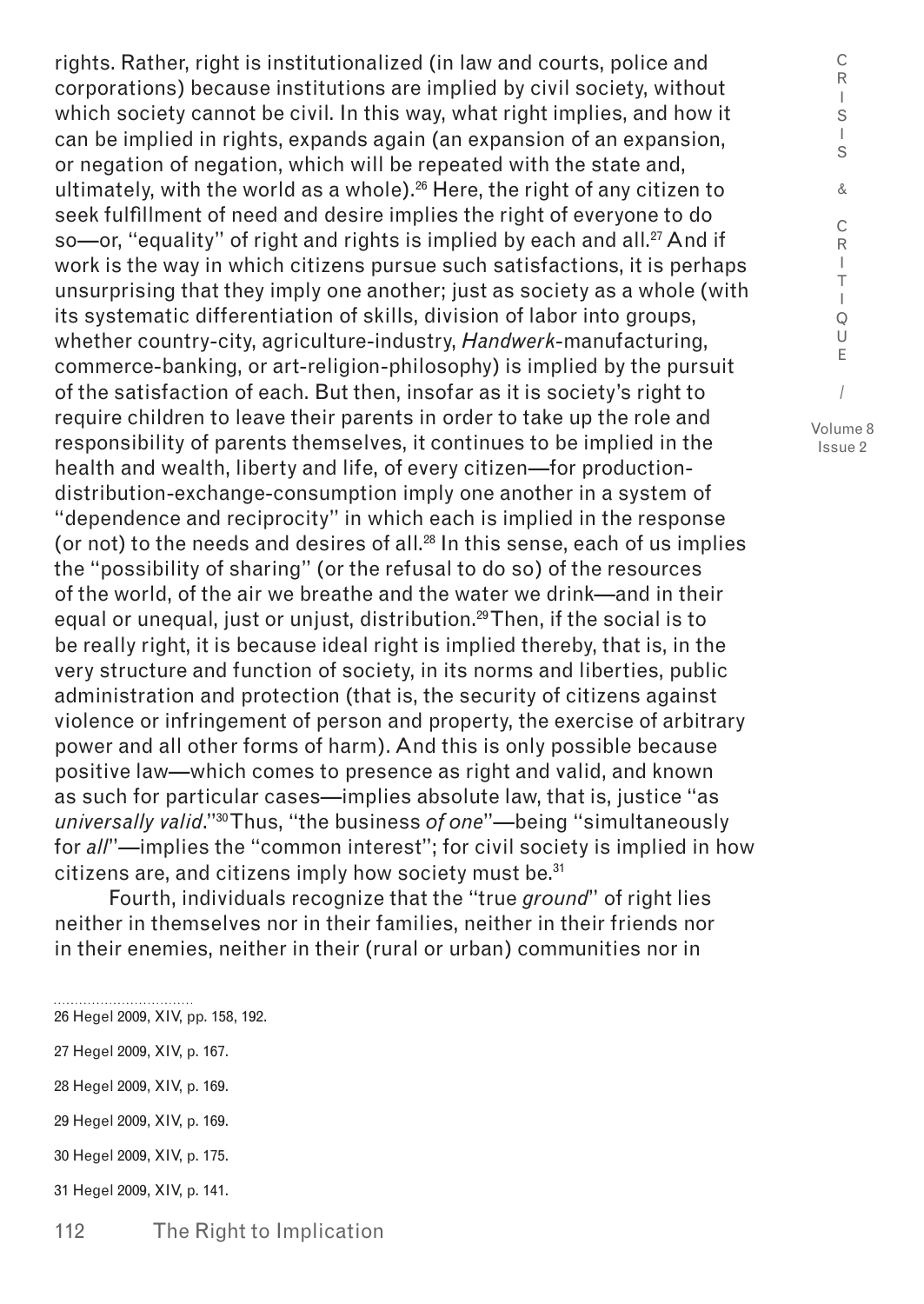civil society; but in the rational-universal-infinite state which is the true *foundation* of the actualization of freedom—for "the state is the spirit which *stands* in the world"; or, in Greisheim's interpretation, the state is "the *march* of God in the world."32 In other words, spirit "marches" and "stands" in the world, that is, actually comes to presence, because the idea of right unfolds and presents itself as real and concrete. So, law and reason are present *qua* laws and reasons—for the state is a "hieroglyph of reason," which is the law.33 Thus, "the very idea of the state" is the "true ground" of states; it is the absolute which allows universal and particular to relate, the "third" which grounds the identity and difference of stategenus and state-species (both its general form of monarchy, aristocracy, democracy, etc.; and the particular self-organization of its *Individualität*, its institutions and interests, desires and needs, norms and freedoms, histories and myths), and founds the relations of states to one another through treaty and trade, war and peace, obligation and stipulation—and "this third is, in fact, spirit which gives itself actuality in world-history."34

But fifth, if the "true ground" were the "absolute ground," then the history of the philosophy of right would be over. Hegel, however, continues: the state implies the world, "whose right is highest."35 In this

32 Hegel 2009, XIV, pp. 199, 201, 213; 1974, 632; emphasis added.

33 Hegel 1974, p. 670. As Derrida remarks of Hegel: "He did not take a merely theoretical interest in the transmission, through instruction, of a philosophy whose rationality was supposed to culminate most universally and most powerfully in the concept of the State, with all the wrinkles, stakes, and convolutions of such a 'paradox.' Very quickly and very 'practically,' he found himself *implicated*, advancing or foundering, more or less speedily, in the techno-bureaucratic space of a highly determined State" (1990, pp. 184-5; emphasis added).

34 Hegel 2009, XIV, pp. 208, 218, 264, 273; 1974, 634. On Hegel's philosophy of right *qua* philosophy of the state, see the tradition from Lenin's *State and Revolution* (1918); through Avineri's *Hegel's Theory of the Modern State* (1972), who argues that the failure to grasp the persistence of ethno-nationalism and war make Hegel's political philosophy into a "mere wishful thought" (1972, p. 241); to Ottman's "Die Weltgeschichte" (Siep 1997, p. 267), who claims that, unlike Kant, Hegel never goes beyond (respect for) "the multiplicity of sovereign nations" and their eternal "struggle for recognition" (p. 284), to a demand for universal rights and the perpetual peace of a *Staatbund*—although he notes this remains "fundamentally debated to this day," and that the architectonic of the entire *Philosophy of Right* (and the philosophy of history, 1997, p. 275) implies a step-by-step progressive development which culminates, beyond the rights of states, in world-history (and affirms, in a *direkte Fortsetzung* of the Enlightenment, reason over power, right over might).

35 Hegel 2009, XIV, p. 49. As Redding (2018) notes: the final 5 paragraphs of the objective spirit section of the *Encyclopedia* (like the final 20 paragraphs of the *Philosophy of Right*) "are devoted to *world history* (*die Weltgeschichte*), and they also coincide with the point of transition from objective to *absolute* spirit"; which is, obviously, "just the same dialectic that we have first seen operative among shapes of consciousness in the *Phenomenology* and among categories or thought-determinations in the *Logic* can be observed here [in the *Philosophy of Right*]"—so, as it typical of a systematic thinker such as Hegel, the *Philosophy of Right* "is meant to draw upon the conceptual resources" of the *Phenomenology* and the *Logic* (or phenomenologic). Nuzzo (2012, p. 2) agrees: "the move from the idea of history based on memory [in the *Phenomenology*] to the notion that history is guided by the principle of justice [in the *Encyclopedia* and *Philosophy of Right*] is made possible by the logical foundation [in the *Logic*] of the philosophy of spirit"—although the logic (and the principle of justice) was always already present in the *Phenomenology*, even if it was not yet articulated as such; and even if, unfortunately or not, the way in which the logic comes to presence in history (as implied) remains unthought.

C R I S  $\mathbf{I}$ S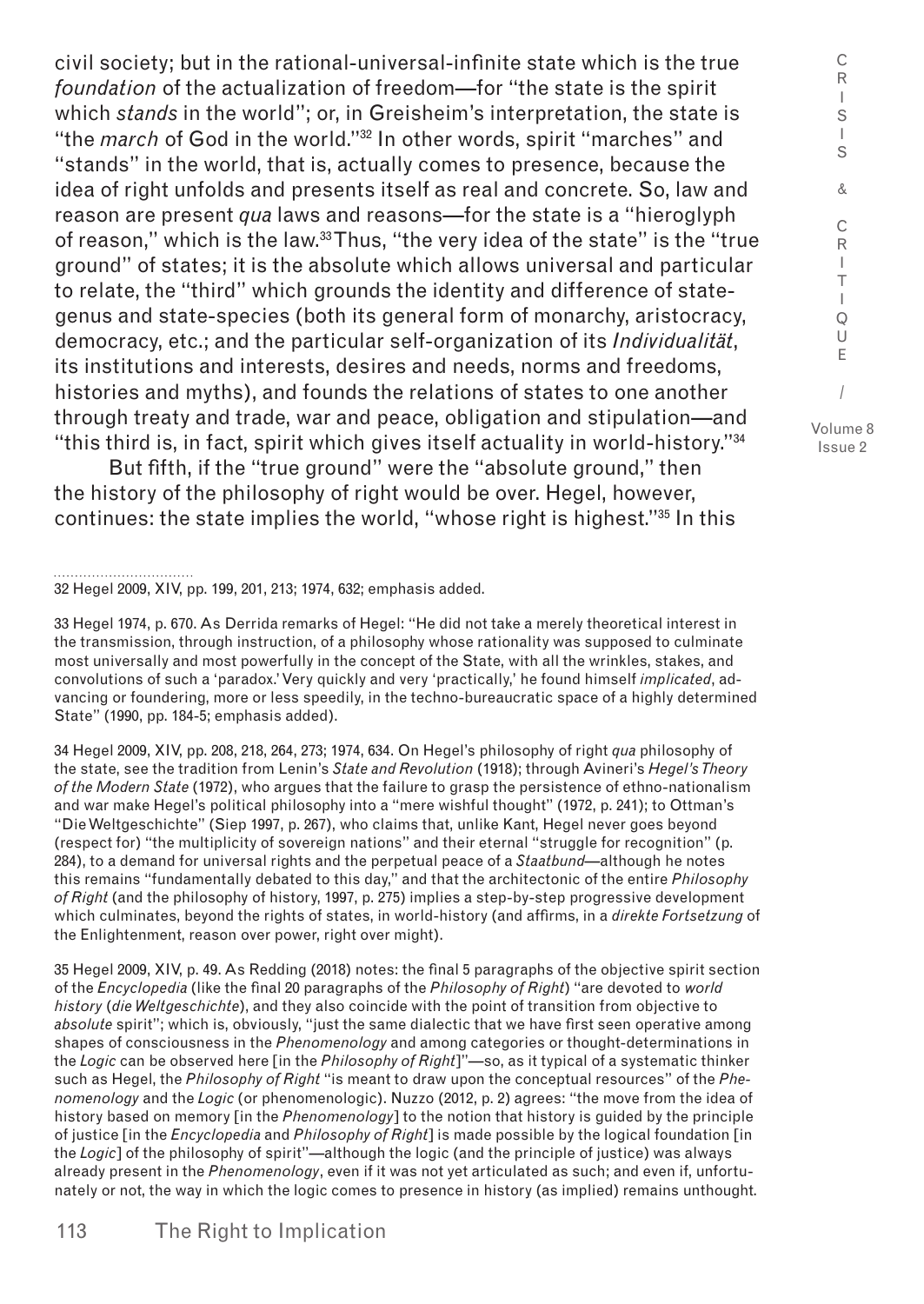way, the *Philosophy of Right* shows itself to be a philosophy of the world not a philosophy of the state. This is why the finite spirits of individual states in their particular "destinies and deeds" do not just imply the spirit of the state—but "the *spirit of the world*."36 And this is why the states' courts do not just imply the state's court—but the world court of judgment which "is highest of all."37 So, the final sections of the *Philosophy of Right*, therefore, would have to be rearticulated speculatively—if not retranslated and rethought—especially if the speaking of being, the being of right and being right, is just implied: (1) not "the *element* of *universal spirit's* existence…in *world-history* is spiritual actuality"—but rather, "the element of universal spirit's existence in world-history spiritual activity"; (2) not "world-history is…the necessary development, from the *concept* of the freedom of spirit alone"—rather, "world-history the necessary development, from the *concept* of the freedom of spirit alone"; (3) not "the history of spirit is its *deed*; for it is only what it does, and its deed is—as spirit—to make itself the object of its own consciousness, to comprehend itself in its interpretation of itself to itself"—but rather, "the history of spirit its *deed*; for it only what it does, and its deed—as spirit—to make itself the object of its own consciousness, to comprehend itself in its interpretation of itself to itself."38 May sound strange, but so is implication (perhaps even speculative philosophy in general, at least if it is philosophical, that is, a philosophy of implication).

And this strange way of speaking would imply an equally strange way of thinking—for right is not present in the world (like fish in the sea, or a member of a set), nor absent therefrom (like some kind of *deus absconditus*); it is neither revealed nor concealed, nor some combination or permutation thereof. On the contrary, it is implied; and its way of being in the world or being-worldly, of being in history or being-historical, being in the history of right or being right historically, is *by implication*. (1) The spirit of right is implied in the world, and only exists insofar as it implies itself *qua* worldly; and for its part, the world implies right, that is, the spirit of right demonstrates that it is implied by the particular moments of the movements of the history of the world, of the states, societies, families, persons. (2) The spirit of right is implied in the historical development of right (and freedom) in the world, and in the history of the philosophy of right, from the superstitious rituals of the caste system, that is, "the accidents of personal power and arbitrary rule"; to the fate and fame of the Greeks, albeit at the expense of a legitimated and

Issue 2

C R I

<sup>36</sup> Hegel 2009, XIV, p. 273.

<sup>37</sup> Hegel 2009, XIV, p. 273.

<sup>38</sup> Hegel 2009, XIV, p. 274. Unfortunately or not, Heidegger's critique (*GA2*, p. 565) of Hegel's concept of time as that into which spirit falls (1994, p. 153-4), forgets, covers over, conceals how so: worldhistory *is* the development of spirit—which is how it can "fall into history"—but being is implied; so spirit does not fall into history, although it is implied thereby, just as history implies spirit.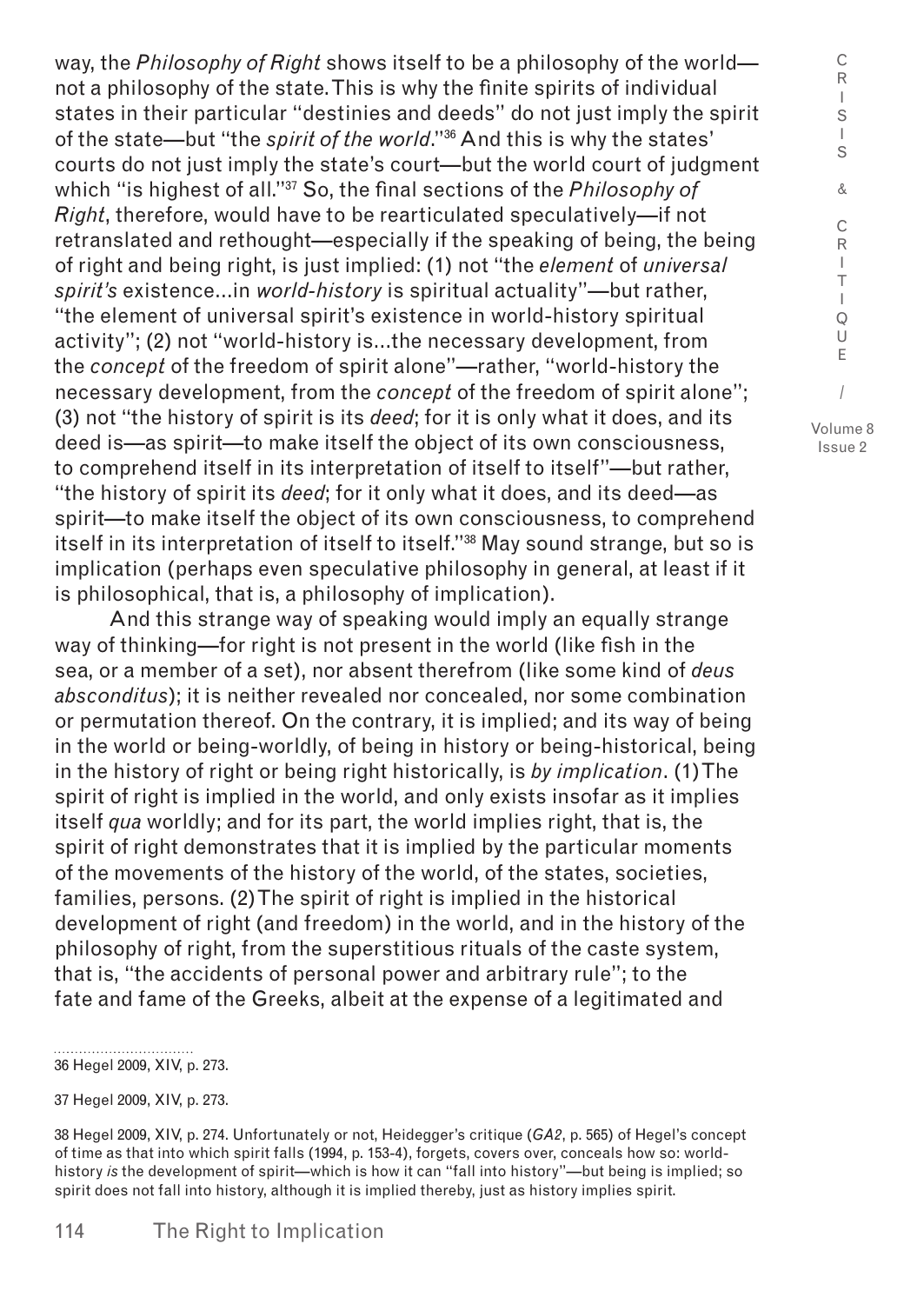institutionalized slavery; through the violence of the aristocratic Romans over-and-against the so-called corrupt rabble, "held together only by an abstract and arbitrary-will of increasingly monstrous proportions"; to the rationality of right as it struggles to mediate and reconcile infinitedivine freedom and finite-human freedom (which the Jews, insisting upon the "absolute *negativity*" of the otherness of the other, allegedly could not or would not accept), which "brings the existence of its heaven down to earth" in this world, in order to show itself (in the "Germanic," or rather European or Western world) in actually free individuals, who know truth as "one and the same [*einer und derselben*]"—whether Hegel is willing and able, thereby, to vindicate the rights of women and the non-Western world, or not—so that spirit is implied by how the world comes to self-consciousness of its historical freedom, and the history of the actualization of freedom in the world implies the freedom of spirit.<sup>39</sup> (3) Spirit is implied in its deeds, in its acts, in historical activity. For spirit is implied in every action—whether demonstration, exposition, actualization, or interpretation, comprehension, completion, as well as in negations such as alienation and transition; so, any act in the world, every world-historical action—whether by spirit or the state, civil society or some other group, a family or an individual person—implies the activity of spirit. Thus, the ground of the ground of the right and freedom of the state is the world as a whole—and, to paraphrase Kant, right without world would be empty, world without right would be blind—for it is here that the idea of right, which Plato only grasps as an external abstraction, shows itself to be a concrete "*unity of form and content*," that is, a properly actually-rationally "philosophical idea."40

Hegel demonstrates, therefore, *that* and *how* it is superficial and insufficient to address the question, "What is right?", or in speculative language, "What right?", without considering "How right is?", or "How right?"—especially if right, the being of right and being right, are just implied. And the *Philosophy of Right* shows *how* the idea of right—if it is to be actual—implies the world and its spirit. Thus, if right comes to presence as rights, as done or being done—or remains in absence, not-yet-done, never-done, undone—whereby it can present itself in persons and individuals and citizens, families and friends, groups and communities, societies and nations, and the world; then it is thanks to an implied right, one that is neither present nor absent.

And if the philosophy of right fails to think and speak of right as implied? If philosophy refuses to consider implication? Demands the presence of right in thought and word and deed?

39 Hegel 2009, pp. 279-282; 1986, pp. 420-22; 9.316.

40 Hegel 2009, XIV, p. 16.

R I S I S & C R I T I Q U E / Volume 8

Issue 2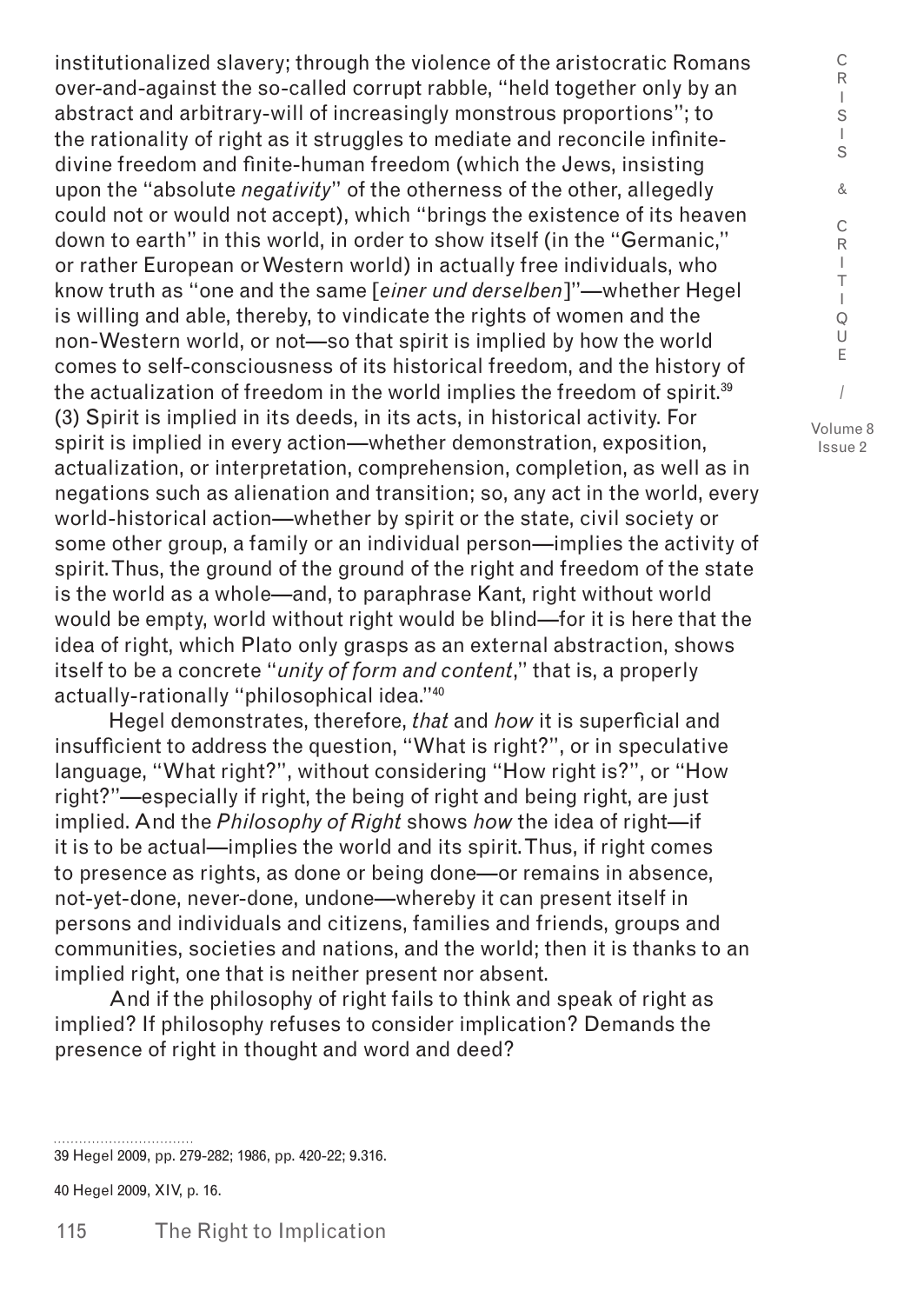Then, not only does wrong dominate right, inverting the world—but obviously, there would be neither wrong nor right. The cost of neglecting implication, of its translation into the language of presence and/or absence, its transformation into the logic of what can or cannot be present and/ or absent, should be clear. The price of maintaining the privilege of those privileged enough to insist that it is and/or is not—and there is no third, *tertium non datur*—should be a warning. And if the history of the philosophy of right, like the history of philosophy as a whole, asserts the power to only permit a right that is present and/or absent, then it should be unsurprising that right cannot be right—at least insofar as the thinking of *what is right* remains unthought, and the explanation of *how it is right* remains inexplicable—rather, wrong reigns, *Unrecht*, and evil prevails, *Böse*.

So, on the one hand, the privileging of presence, and of the power of privilege to presence, to be present and present itself, whether as present or non-present, shows itself as violence in the external world. The right of implication—and the right to implication, the right to imply—falls victim to the "arbitrariness and contingency" of particular will and conforms to the desire of certain somehow motivated individual subjects.41 They claim that implying is not really implying, but a mere semblance and untruth, *Unwahre*: it is either impossible to imply, insofar as every implication is a performative contradiction, an explicit implication; or a ploy, the preferred tool of power employed to exclude those who do not or cannot have access to what is being implied; or a strategy used to appear right, while being wrong.<sup>42</sup>

First, if the plea that all implication must immediately to be translated into the language and logic of presence comes out of genuine ignorance or naiveté, a desire to understand what is meant by what is implied, to grasp what the other is or is not implying, to include implication, and show that right and wrong cannot be simply limited to the present will (motive) of present parties (opportunity)—the problem of implication is at least acknowledge, and the question of the meaning of implication is at least asked, which leaves room for conflict, collisions, contingencies—even if implication's way of being remains unthought. In other words, implication as neither present nor absent—that is, as suspension, as the suspension of the meaning of being right (and the being of right) *qua* presence and/or absence—is recognized. And the history of the philosophy of right that has violently, that is, arbitrarily and contingently, refused implication has been revealed. But now, confronted with what is merely implied, with what can only come to presence in word and deed, thought and thing, with a right to implication, all parties must "renounce their particular points of view and interests."43

41 Hegel 2009, XIV, p. 84.

42 Hegel 1986, p. 173.

43 Hegel 2009, XIV, p. 86.

R I S I S & C R I T I Q U E / Volume 8 Issue 2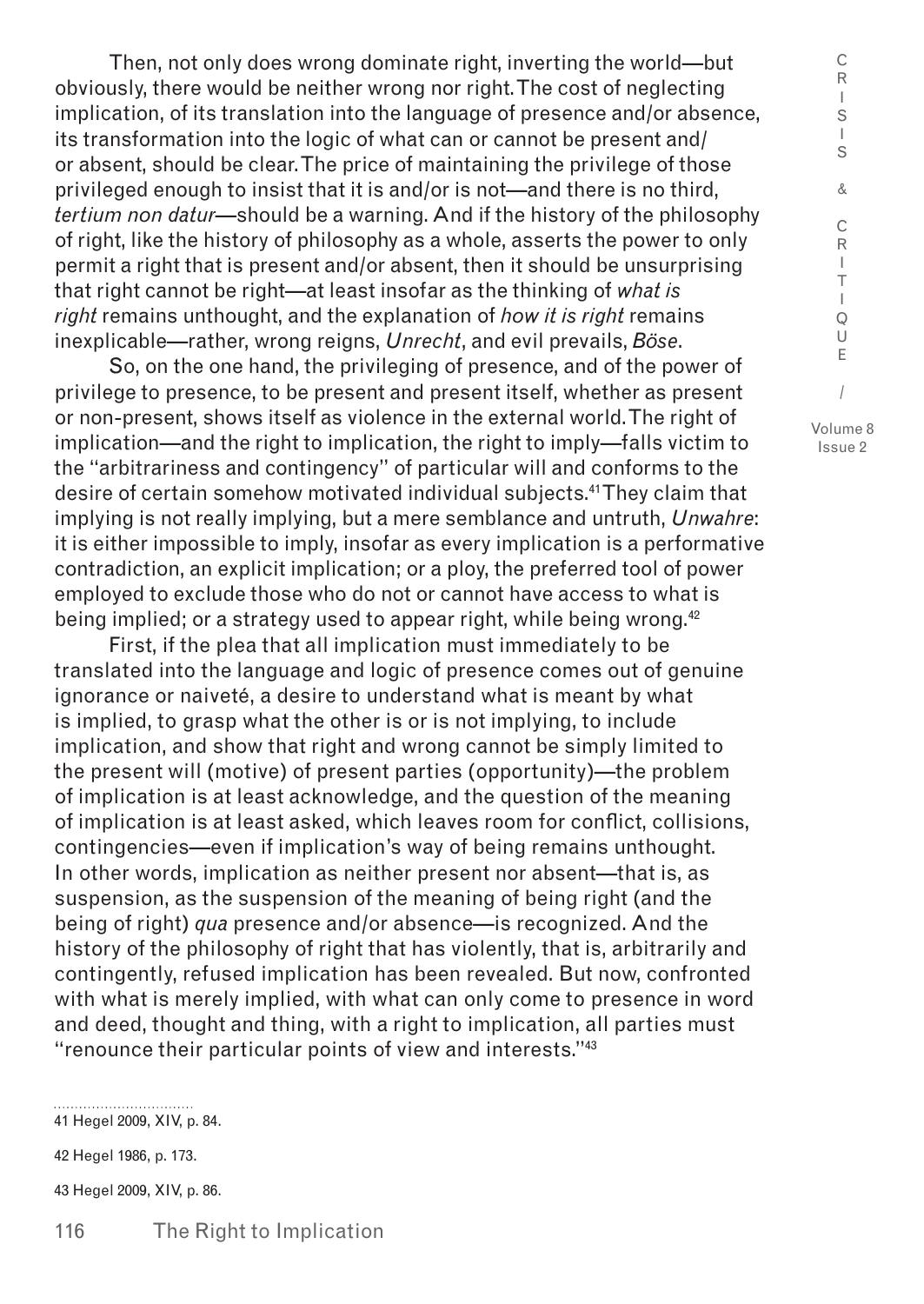Second, if conformity to the requirement for presence, for parties to say what they mean and mean what they say, to reduce things to how they appear and what they present, to close down sense and limit meaning to their actually or potentially present worth and value, to excise all implication from language and logic, comes out of cunning, the intention to deceive, whether for profit or pleasure, to maintain power or privilege—the threat of implication is recognized. In this way, the usefulness of implying for deception, *Betrug* (as in, for example, the correlative or parallel action of "implied conspiracy"), saying what should not be said, and doing what should not be done, is acknowledged, as is the right of the deceived. Simultaneously, however, the will to exclude implication shows itself as futile, just as the very threat of deception suspends the determination of presence and absence, and the respect or infringement of right—even as it "should be superseded" by trust.<sup>44</sup> Thus, implication is suspension, which is why it is so suspenseful; and its supersession required for the coming-to-presence of "right *in itself*."45

Third, if the demand for presence is fulfilled concretely, whether in an external thing or internal will, it shows itself as violence or force, *Gewalt,* and is experienced as coercion, *Zwang*. Here, the power of others to refuse implication is domination and command: thou shalt present thyself as thou art, or being and appearance, presentation and representation, must correlate and correspond—which is how presence becomes the very meaning of truth, being true, truth-telling; as well as how falsity and lying come to be understood as the absence thereof. And it is the privilege of the dominant to coerce the dominated, to insist upon conformity to their preference for the explicit, and their right to ground the force of law on presence and/or absence. But ironically, just as "only he who *wills* to be *coerced* can be coerced into anything," so too only that which is implied can be present or absent in anything.<sup>46</sup> In other words, just as coercion reveals the actuality of freedom, so presence and/or absence reveal that which is actually neither present nor absent, that is, implication. And yet, this is not to say that the power to exclude what is implied is illegitimate or "wrong"; rather, it is to demonstrate how it implies the supersession of suspension, and so, of both being and right's way of being. For the legitimacy of the power to demand the supersession of implication is a coercion of coercion, that is, right *qua* negation of negation, violence *contra* violence, force as protection against force. Initially, implication is not tolerated; but then, intolerance is not tolerated—it is superseded. So, implication must be tolerated, or tolerated as intolerable and intolerable as tolerated, a

44 Hegel 2009, XIV, p. 87; Kittelle and Lamb 1950, p. 227.

46 Hegel 2009, XIV, p. 88.

<sup>45</sup> Hegel 2009, XIV, p. 86.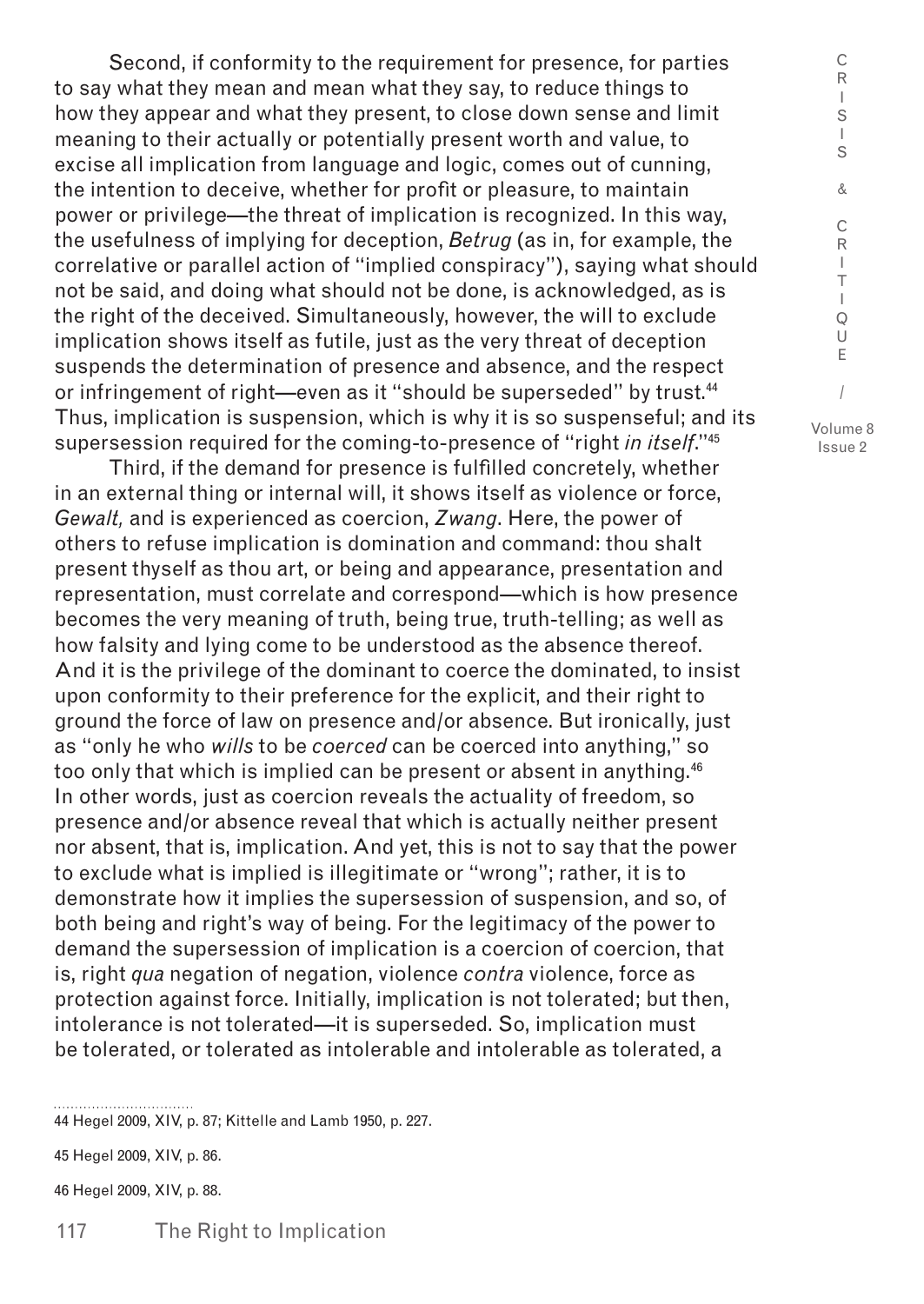tolerable intolerance or intolerable tolerance. In other words, infringing upon the right to implication (and the individual freedom to imply) is a kind of crime—not simply because it hinders a particular word or deed or thought, but because it negates any right to implication whatsoever, because it universalizes the merely subjective right of the refusal of what is implied. And a world in which every implication should immediately be translated into the language and logic of the explicit, in which the right to imply should be stolen or robbed from individuals, would be an inverted world, a criminal world, as well as one with neither self nor other, neither science nor art. But again, it is precisely in such crimes that implying has its right, and presence shows its vulnerability. The privileging of the explicit seeks to supersede implication's "right as right"—but the very attempt to supersede implication is its proof of concept, its demonstration of *that* and *how* it *is*, and *is right*. 47 The "restoration of right," therefore—which is itself right, neither wrong nor an evil—would mean the restoration of implication, its right to be and its being right, along with the right to imply; that is, neither revenge nor retribution, but justice, *Gerechtigkeit*. 48

On the other hand, the privileging of presence, and the correlative refusal of implication, shows itself as arbitrary violence in the internal world; it creeps into consciousness and self-consciousness, buries its preference in the depths of the soul, exerts its power over desire and feeling, imagination and thought, whether actual or potential. Here, the particular will is determined by the will to reduce what is implied to the language and logic of presence and/or absence. But then the subjectivity of the subject evaporates, *verflüchtigt*, along with the otherness of the other, and the objectivity of the object and the conceptuality of the concept—which is "the *origin of evil*."49

First, however, the individual subject claims absolute responsibility for its will, for its thoughts and feelings, desires and actions, that is, for its immediate rejection of implication and anything implied. Here, like "the child, and the uneducated person," the will prefers and privileges the explicit, and it posits this subjective judgment as natural and necessary, innocent and good, free and right.<sup>50</sup> But the negative is "itself rooted in the positive," and the positive in the negative; just as presence implies absence and absence presence; just as "good and evil are inseparable [*untrennbar*]."<sup>51</sup> So, rejection of implication is only possible if there is

47 Hegel 2009, XIV, p. 90.

- 48 Hegel 2009, XIV, p. 91.
- 49 Hegel 2009, XIV, p. 120.
- 50 Hegel 1986, p. 264.
- 51 Hegel 1986, pp. 263-4.

R I S I S & C R I T I Q U E / Volume 8 Issue 2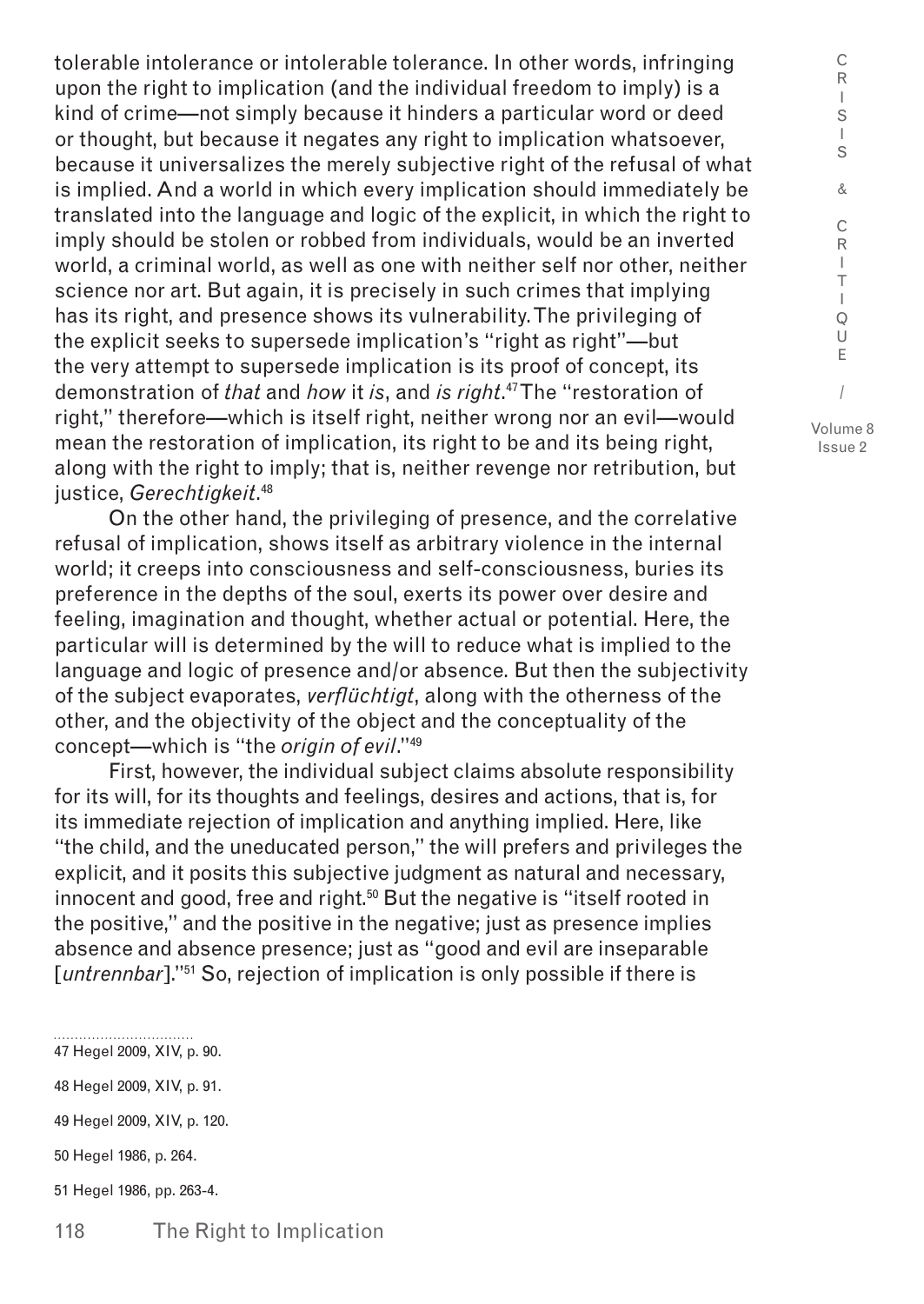somehow something to reject, namely, that which is implied—although its way of being is not simply that of something somehow present and/or absent, and although their inseparability, *Untrennbarkeit*, has not yet been illuminated. Thus, the will-to-presence, the decision to negate implication, to insist upon being present and/or absent, to right being present-here or not, to the presence of self to itself in self-consciousness and/or its absence *qua* childishness, ignorance or madness—and the freedom on which its choice is grounded—means that the subject posits itself as responsible for itself; and so, for its judgments and actions, feelings and thoughts.

Second, the subject asserts that its refusal of implication is not only subjective, not just good *for itself*, but also good "*for others*."52 Here, it regards its negation of implying as positive, as "a *duty and admirable intention*," a will to explicate and clarify rights and what is right, show and tell that which presents itself as clear and distinct, to make meaning open and available to others, while acting for itself and for others, and speaking in such a way that it and others can be heard and understood for the subject is not simply responsible for itself, but also for others; not merely for its rights, but just as much for the rights of others, especially if they do not or cannot assert their own rights.<sup>53</sup> However, as Hegel insists: "to assert that this action is good for *others* is *hypocrisy*; and to assert that it is good for itself is to go to the even greater extreme at which *subjectivity declares itself absolute*…[And] this last and most abstruse form of evil, whereby evil is perverted into good and good into evil…is the form to which evil has advanced in our time."54 And if this way of thinking and acting, feeling and being, comes to dominate the present age, then it is because a certain kind of so-called "philosophy" or "pseudo-philosophy"—which valorizes the vanity of the subject and "a shallowness of thought"—twists implication into presence, and right into wrong, as it calls evil good and good evil, and names the subjective objective and the objective subjective.55 In this way, the hypocritical exclusion of implication is the height of "*bad conscience*"—for those who claim to restrict themselves to presentation or re-presentation, to what is or can, was or will be present, or absent (and therefore, the right to restrict others, even the duty to do so), know full-well that this is impossible; that self-consciousness is never simply present "entirely for itself," but far more implies the other; that although right and wrong, like presence and absence, may be presented or "represented as *separable*, and *indifferent* and *contingent* over and against one another," but they are actually *inseparable*; that the privileging of presence cannot be limited

52 Hegel 2009, XIV, p. 122. 53 Hegel 2009, XIV, p. 122. 54 Hegel 2009, XIV, pp. 122-3. 55 Hegel 2009, XIV, p. 123.

C R I T I Q U E / Volume 8

C R  $\mathbf{I}$ S I S &

Issue 2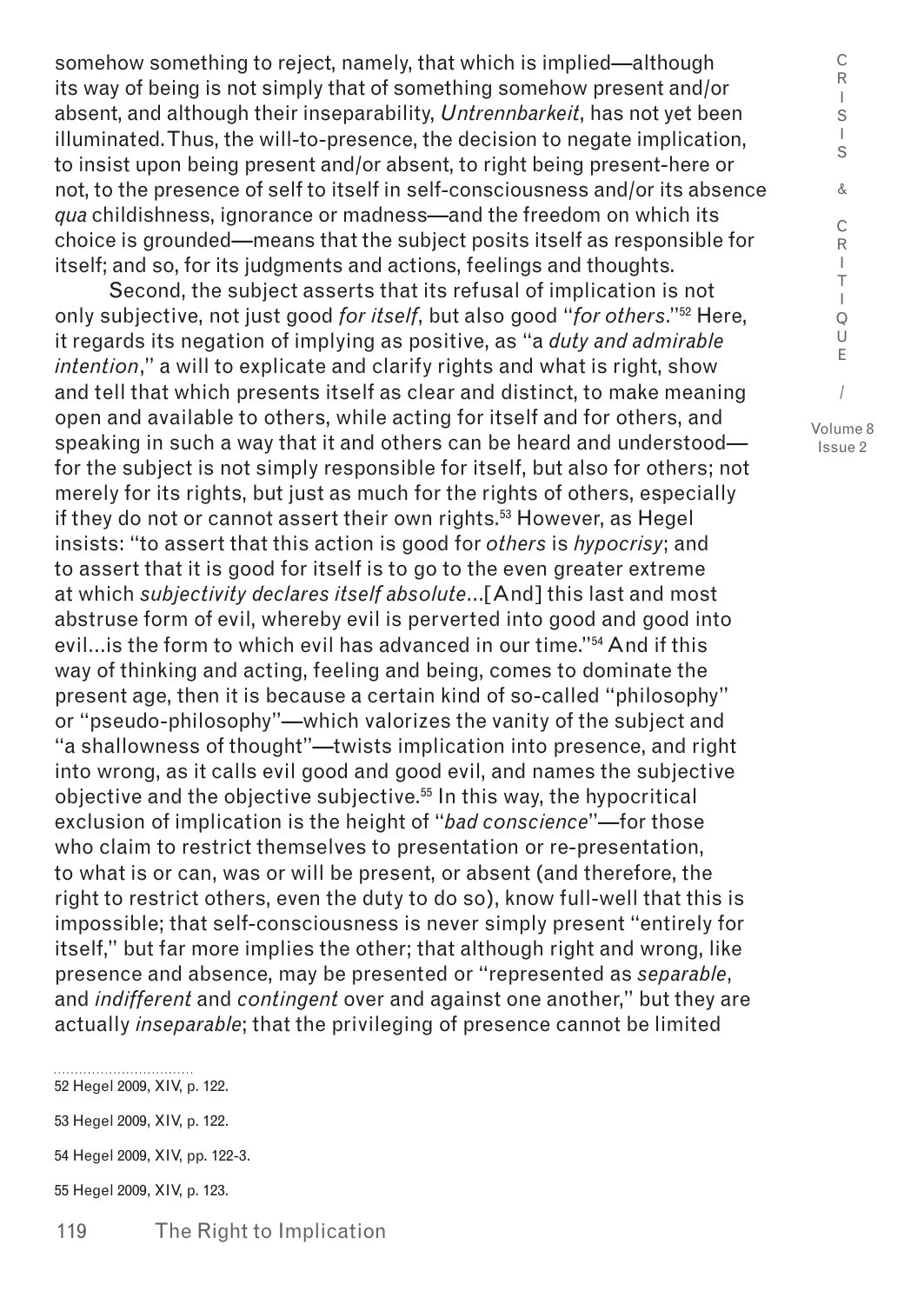to the privileged, just as the pleasure of implication cannot be the sole prerogative of the powerful, insofar as others are implied thereby; that absolute responsibility, like will and freedom, agency and intention (whether resulting in good or evil, whether "*the end justifies the means*" or not), assuming presence-to-self, fails to account for how the subject is absence-from-self—and even more radically, neither present-to nor absent-from, but implied by itself, which implies others, which is how it is, and how it can be responsible.<sup>56</sup> But this is not enough-so what is done and known is supplemented with a truth-claim, albeit one that is, in truth, a "formal determination of untruth": the refusal of implication is represented as good for others by hypocrites who represent themselves as good, which is merely a trick to deceive, but is justified by a good will or intention, reasons or outcomes (which may or may not have anything to do with the repudiation of implication).57 Thus, truth becomes merely probable, if not relative or subjective: any reason given by any authority whether codified in law or not, whether historical norm or individual feeling—is sufficient to proscribe what is just implied, "whereby preference and arbitrariness are made the arbiters of good and evil."58

But none of this is inevitable. For right's way of being, of being implied—and the being of right, and of being, as well as that of the subject and other, of individuals and families, friends and enemies, societies and states and the world as a whole—remains unthought. In the end and at the end of Hegel's *Philosophy of Right*—there is only one way to right the wrongs that have been, are being, and will be done to right, namely, struggle, *Kampf*. 59 For those who seek to exclude implication, to assert their privilege and power and preference in order to demand that the world conform to the philosophy of presence and/or absent, to force right into the Procrustean bed of translation, and the language and logic of the present and/or absent—they cannot be expected to right themselves. In other words, the negation of the negation, the exclusion of the exclusion of implication, the disempowering of the powerful, the refusal to translate, the resistance to the preferences of the preferred, the removal of privilege and its privileges—this is "*the hard, infinite struggle*" to do justice to what is just implied. And this is how the unthought truth of right—its way of being, of being implied, and being's—would be neither simply thought nor unthought; but the suspension of both, which is the right of implication, and the right to implication. $60$ 

56 Hegel 2009, XIV, pp. 124, 127.

57 Hegel 2009, XIV, p. 125.

58 Hegel 2009, XIV, p. 125.

59 Hegel 2009, XIV, p. 281; 1994, p. 83. Again, as Hegel 1994, p. 100, insists: this is not a matter of chance or luck, *Glück*, but of effort, work, struggle, *Kampf*.

60 Hegel 1994, p. 83; Heidegger 1977, *GA2*, p. 573.

I S I S & C R I T I Q U E / Volume 8 Issue 2

C R